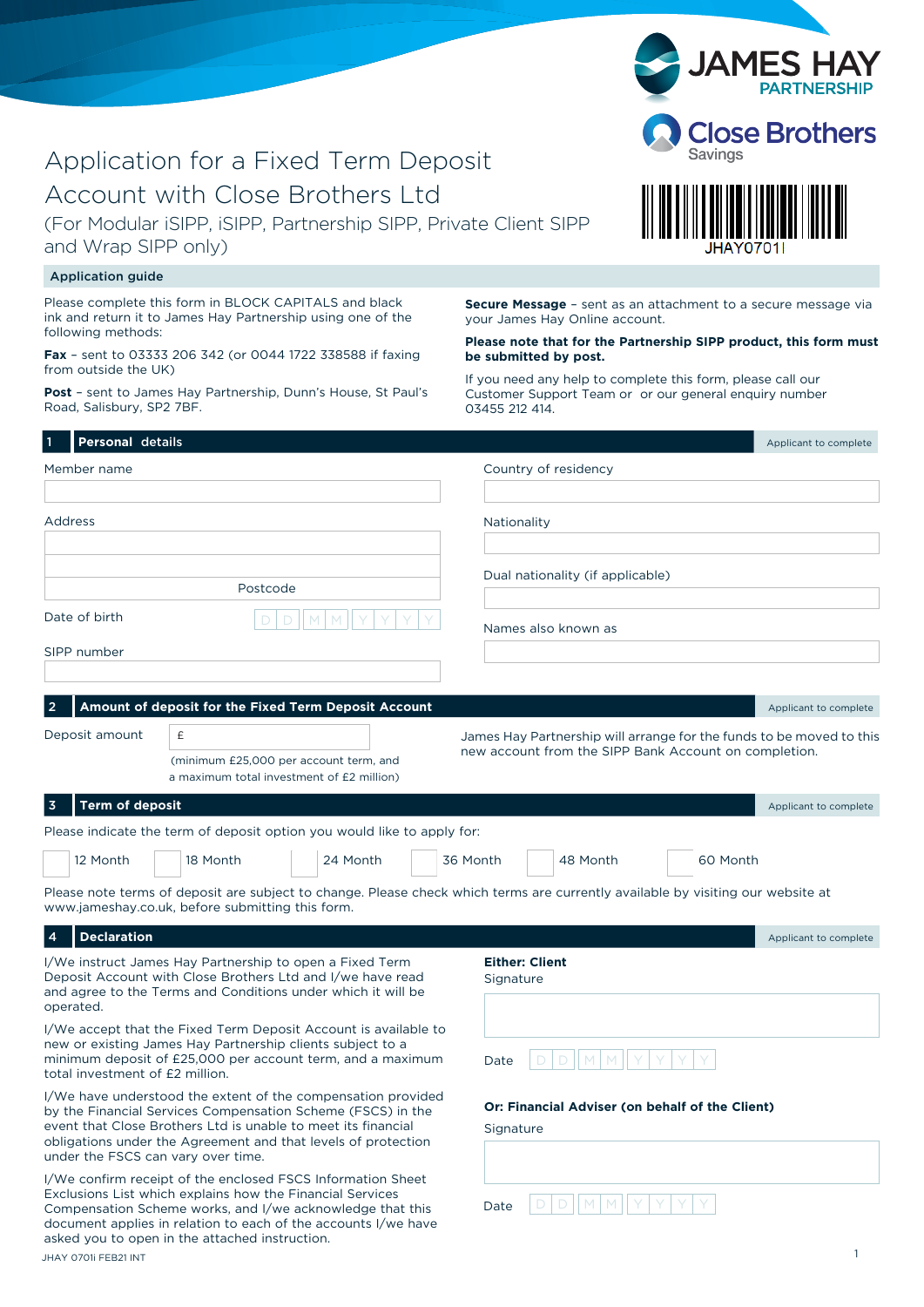| I/We agree and accept that this account will be established only<br>in the name of James Hay Pension Trustees Limited and will not<br>be held under joint trusteeship.                                                                                                                                                                                                                                                              | Compensation Scheme works, and I/we acknowledge that this<br>document applies in relation to each of the accounts I/we have<br>asked you to open in the attached instruction.                                                                                                                               |
|-------------------------------------------------------------------------------------------------------------------------------------------------------------------------------------------------------------------------------------------------------------------------------------------------------------------------------------------------------------------------------------------------------------------------------------|-------------------------------------------------------------------------------------------------------------------------------------------------------------------------------------------------------------------------------------------------------------------------------------------------------------|
| I/We have understood the extent of the compensation provided<br>by the Financial Services Compensation Scheme (FSCS) in the<br>event that Close Brothers Ltd is unable to meet its financial<br>obligations under the Agreement and that levels of protection<br>under the FSCS can vary over time.<br>I/We confirm receipt of the enclosed FSCS Information Sheet<br>and Exclusions List which explains how the Financial Services | Client signature<br>Date                                                                                                                                                                                                                                                                                    |
| <b>Applicant details</b><br>6                                                                                                                                                                                                                                                                                                                                                                                                       | James Hay Partnership to complete                                                                                                                                                                                                                                                                           |
| James Hay Pension Trustees Limited (Registration Number:<br>01435887) as trustee of (insert scheme name)                                                                                                                                                                                                                                                                                                                            | Telephone number                                                                                                                                                                                                                                                                                            |
| Contact address: James Hay Partnership, Dunn's House, St<br>Paul's Road, Salisbury, SP2 7BF.<br>Contact name                                                                                                                                                                                                                                                                                                                        | Date of trust deed that established the pension scheme<br>Scheme tax reference                                                                                                                                                                                                                              |
| <b>Bank details for maturity</b><br>7                                                                                                                                                                                                                                                                                                                                                                                               | James Hay Partnership to complete                                                                                                                                                                                                                                                                           |
| Please pay the deposit, together with accrued interest, to the<br>following bank account held in our name:<br>Name of bank/building society                                                                                                                                                                                                                                                                                         | Sort code<br>Account number                                                                                                                                                                                                                                                                                 |
| Account name                                                                                                                                                                                                                                                                                                                                                                                                                        | Payment reference                                                                                                                                                                                                                                                                                           |
|                                                                                                                                                                                                                                                                                                                                                                                                                                     |                                                                                                                                                                                                                                                                                                             |
| <b>James Hay Partnership declaration</b>                                                                                                                                                                                                                                                                                                                                                                                            | James Hay Partnership to complete                                                                                                                                                                                                                                                                           |
| We are applying to open the Account as described in this<br>application form and have read and accepted the terms of this<br>application form, the Conditions, the Customer Agreement Terms<br>and Conditions and all documents that constitute the Agreement<br>and any other marketing material previously sent to you by us.                                                                                                     | We warrant that we have carried out all anti money laundering<br>checks legally required in relation to this application includingin<br>relation to the relevant SIPP Member and we will provide you,<br>on demand, with certified copies of all evidence relating to such<br>anti-money laundering checks. |

**Declaration - Please only complete this section if you are investing through a Partnership SIPP** Applicant to complete

The information contained in this application form is true and complete and we will notify you promptly if any of the information changes and on request provide you with any revised documentation reasonably required by you.

Once you have confirmed acceptance of this application form, we shall be bound by the Agreement in replacement of any other agreement with you relating to the Account.

We warrant that your appointment to provide the Account pursuant to the Agreement complies with the governing documentation of our SIPP in respect of which this Account has been applied for (our SIPP) and all relevant laws applicable to our SIPP.

We warrant that the person(s) signing this application form and providing the information required by it are legally authorised to do so and open an Account as the relevant Legal Applicant(s) under the governing documentation of our SIPP, with authority and capacity to enter into and be bound by their respective obligations contained in the Agreement. Where the SIPP Member, on whose behalf our application has been made, is a co-trustee of your SIPP then in signing this section the SIPP Member is signing both in their capacity as SIPP Member and as co-trustee of our SIPP.

anti-money laundering checks.

We will indemnify you against all losses incurred by you, as a result of any breach by us of our obligations under this Agreement. Notwithstanding any other provision of this Agreement, our liability under this Agreement shall be limited to the value of the assets of the SIPP at the time that the liability in question must be satisfied by us based on the latest available valuation information for the SIPP's assets.

| Authorised Signatory of James Hay Pension Trustees Limited |                                 |  |
|------------------------------------------------------------|---------------------------------|--|
|                                                            |                                 |  |
|                                                            |                                 |  |
| Date                                                       | D   D    M   M    Y   Y   Y   Y |  |

#### Authorised Signatory of James Hay Pension Trustees Limited

| Date | $\overline{\phantom{a}}$<br>M<br>M<br>$\overline{\phantom{a}}$ |
|------|----------------------------------------------------------------|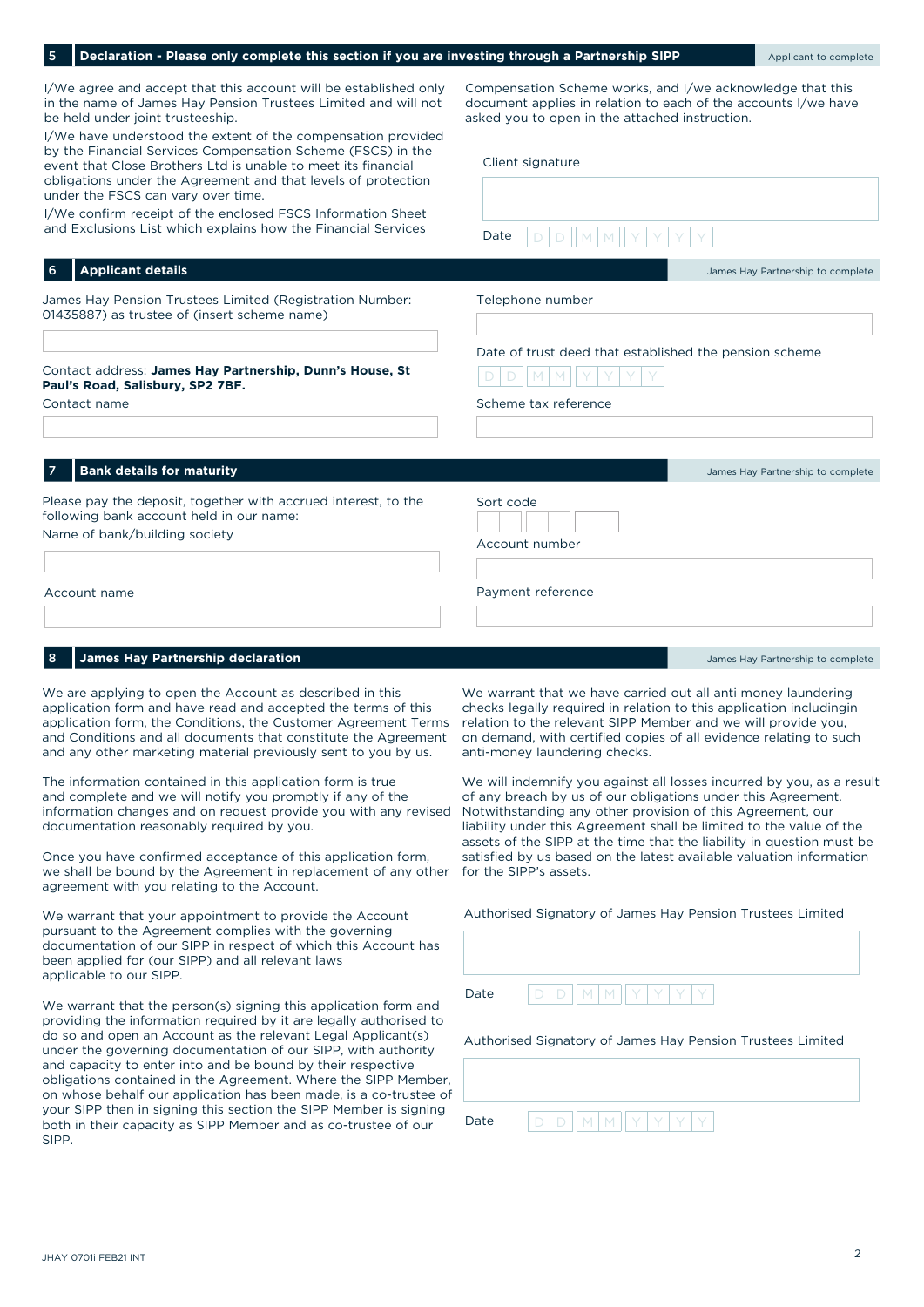These Conditions apply to the Close Brothers Limited's (the 'Bank') Sapphire SIPP Fixed Term Deposit Accounts (the 'Account') that are available, as part of the James Hay Partnership's Cash Panel.

The Sapphire SIPP Fixed Term Deposit Accounts are a range of fixed term cash deposit accounts available from Close Brothers Limited for investing in Your James Hay SIPP.

Our agreement with You ('Agreement') comprises the following documents:

- 1. this application form, including the additional conditions set out below and
- 2. the Customer Agreement Terms and Conditions including any amendments to any of these documents that may be made from time to time.

A copy of Close Brothers Limited's Customer Agreement Terms and Conditions can be found at

www.closesavings.co.uk and www.jameshay.co.uk. By signing and returning the application form to us, You are signifying that You agree to the terms of the documents that comprise the Agreement. If there is any conflict between the Customer Agreement Terms and Conditions and the Conditions, the Conditions will apply and are overriding.

For the purpose of these Conditions:

- 'Business Day' means a day other than a Saturday, Sunday or public holiday when banks in London are open for business.
- 'James Hay Partnership' means James Hay Pension Trustees Limited (company number 01435887) for the SIPP products.
- 'You' and 'Your' mean the James Hay client who applies for the Account.

These Conditions may be varied. See Clause 1.11 for details.

#### **1.1 ELIGIBILITY**

This Account is available to new and existing James Hay Partnership clients, subject to a minimum investment of £25,000 per account term, and a maximum total investment of £2 million.

#### **1.2 COMMUNICATIONS**

We will only accept instructions on the Account from the James Hay Partnership and not You or Your Financial Adviser.

#### **1.3 OPENING AN ACCOUNT**

The Account is opened by the Bank within 10 Business days of the Bank receiving cleared funds, the completed application form and having completed its due diligence.

#### **1.4 DEPOSITS**

- A. When an instruction is received by James Hay Partnership to place a deposit in the Account, James Hay Partnership will then arrange for the amount of the deposit to be transferred to the Account from the relevant trustee or product bank account by electronic bank transfer.
- B. Additional money may not be deposited into the Account during the term.
- C. All deposits must be in GBP Sterling. The Bank will only accept one single remittance of funds.
- D. There is no right to cancel the investment once the Bank is in receipt of the deposit.

#### **1.5 TERM**

The Account is a fixed term investment, and the term options for this Account are 12 months, 18 months, 24 months, 36 months, 48 months and 60 months. The term is set when the deposit is received by the Bank. When the fixed term comes to an end the Bank will transfer Your deposit and any interest accrued to the product bank account from which the deposit originated.

#### **1.6 WITHDRAWALS/CLOSURE**

No withdrawals/closures are permitted during the fixed term. However, should there be extenuating circumstances, early withdrawal/closure will be considered, at the complete discretion of the Bank.

#### **1.7 INTEREST**

- A. Details of the current interest rates applicable to this Account are available on the James Hay Partnership website at www.jameshay.co.uk.
- B. Interest rates are reviewed on a weekly basis. The interest rate applied to the Account will be the prevailing rate on the day funds are deposited into the Account with the interest rate fixed for the stated term. This is likely to be 2-5 days after receipt of the application form by James Hay Partnership. Please note, the Bank reserves the right to cancel an application if cleared funds are not received within 5 Business Days of the Bank receiving Your completed application form.
- C. All interest is accrued daily at the agreed rate and is payable annually and at maturity. In accordance with Clause 1.10, in the event of Your death, interest is accrued to the date of the Your death.
- D. Interest will automatically be paid gross of tax. Please note, interest is not compounded.
- E. If the Account is terminated in accordance with Clause 1.10 the interest rate described in Clause 1.7B will apply.

#### **1.8 MATURITY**

At maturity, the deposit plus accrued interest will be sent by electronic transfer to the product bank account from which the deposit originated. The Bank will not send the deposit to any other account. Whenever a payment is due on a day that is not a Business Day in the UK, we will make that payment on the next Business Day. Interest will be calculated up to the end of the day prior to the day on which the payment is made.

#### **1.9 THIRD PARTIES**

A person who is not a party to these Conditions shall not have any rights under the Contracts (Rights of Third Parties) Act 1999 to enforce any term of these Conditions.

#### **1.10 DEATH/PENSION SHARING ORDER**

In the event of your death, or an effective pension sharing order within the meaning of section 28 of the Welfare Reform and Pensions Act 1999 being made in relation to the assets which are held by You under the SIPP to which the Account relates:

Upon receipt of such documentary evidence of the event as we may reasonably request, we may be required to terminate the Account and send the deposit, plus any interest accrued to the date of the death/pension sharing order (as applicable), to the product bank account from which the deposit originated.

#### **1.11 VARIATION OF THESE TERMS AND CONDITIONS**

The interest rate is fixed for the term. We will not change any other terms of the Agreement except for a reason listed in conditions 14.11 and 14.12 of the Customer Agreement Terms and Conditions.

#### **1.12 TERMINATION**

The Bank reserves the right to withdraw this Account at any time for new business. Existing Accounts will then terminate at the end of the current term.

#### **1.13 NOTICES**

Any notice under these Conditions must unless otherwise specified be given:

- i. to the Bank, by writing to James Hay Partnership, Dunn's House, St Paul's Road, Salisbury, SP2 7BF.
- ii. to You, using the most recent address You have given James Hay Partnership.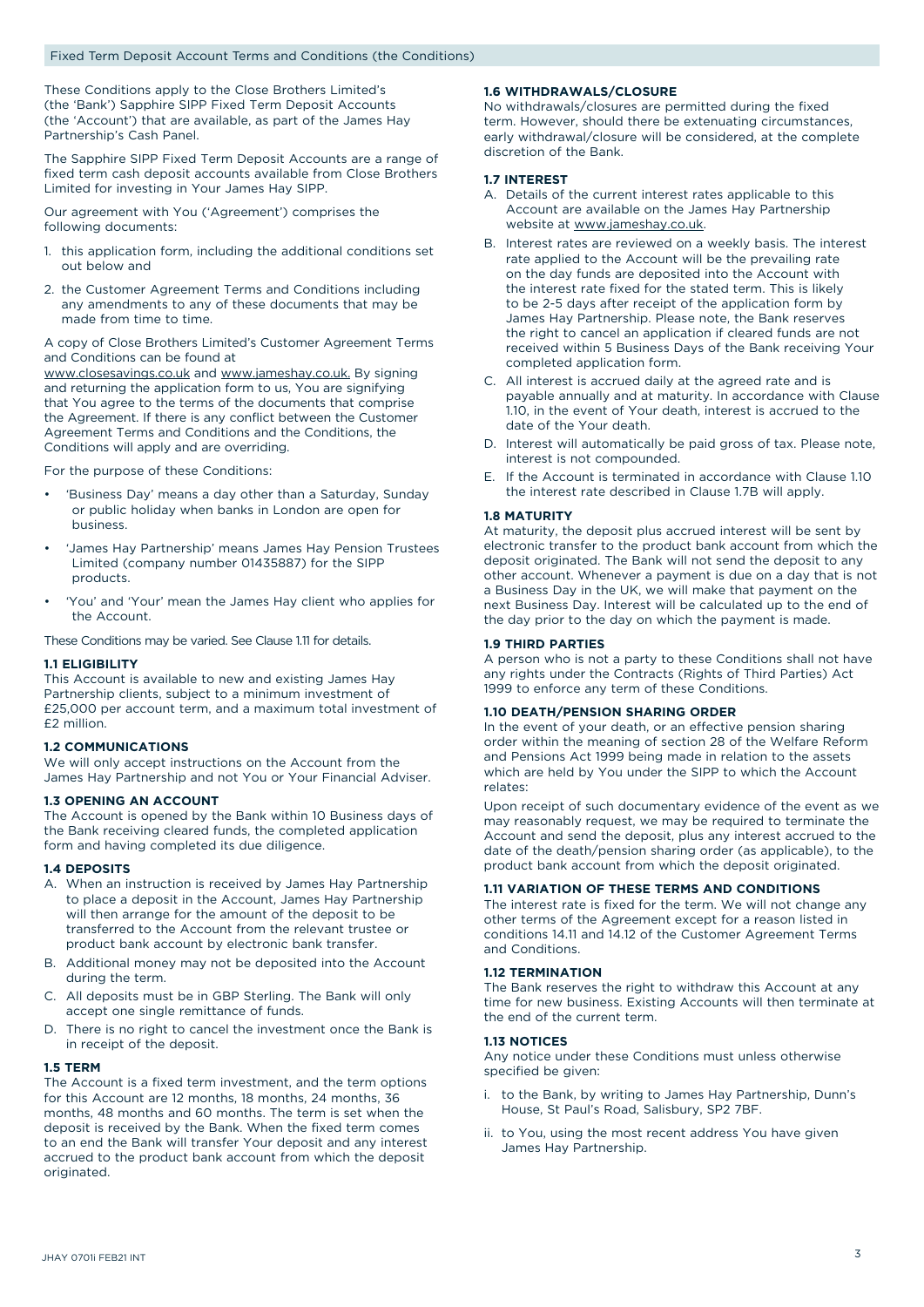#### **1.14 OUR LIABILITY TO YOU**

- A. Neither the Bank nor James Hay Partnership will be liable to You for loss of business, goodwill, opportunity or profit or any type of special or indirect loss (i.e. losses that were not reasonably foreseeable by the parties at the date of entering into these Conditions) whatsoever. Further, neither the Bank nor James Hay Partnership shall be liable for losses that were not caused by any breach on the part of the Bank or James Hay Partnership.
- B. If the Bank or James Hay Partnership is unable to provide services generally or any particular services to You because of any causes beyond their control (including, but not limited to, strikes, industrial action or the failure of equipment or power supplies), the Bank or James Hay Partnership will not be liable to You for any loss which You may suffer.

#### **1.15 GOVERNING LAW AND JURISDICTION**

These Conditions and any dispute or claim arising out of or in connection with these Conditions or their subject matter or formation (including non-contractual disputes or claims) shall be governed by and interpreted in accordance with the laws of England and Wales. You, James Hay Partnership and the Bank each irrevocably submit to the exclusive jurisdiction of the courts of England and Wales.

#### **1.16 TRANSFER**

The Bank may transfer any of its rights and obligations under these Conditions to any other company or person. Any such transfer will not affect Your rights under these Conditions.

#### **1.17 INVALID, UNLAWFUL OR UNENFORCEABLE TERMS**

If any provision or part-provision of these Conditions is or becomes invalid, illegal or unenforceable, it shall be deemed modified to the minimum extent necessary to make it valid, legal and enforceable. If such modification is not possible, the relevant provision or part-provision shall be deemed deleted. Any modification to or deletion of a provision or part-provision under this clause shall not affect the validity and enforceability of the rest of these Conditions.

## We are able to provide literature in alternative formats. For a Braille, large print, audio or E-text version of this document call us on 03455 212 414 (or via the Typetalk service on 18001 03455 212 414).

Close Brothers Treasury and Close Brothers Savings are trading styles of Close Brothers Limited ('CBL'), a subsidiary of Close Brothers Group plc. CBL is registered in England and<br>Wales with company number 195626 and regis ('FSCS') which protects up to £85,000 of an eligible depositor's funds held with CBL. The FSCS limit relates to the total funds held by a depositor with CBL, including their share of any joint account and not to each separate account.

James Hay Partnership is the trading name of James Hay Partnership Management Limited (JHPM) (registered in England number 02538532); James Hay Services Limited (JHS)<br>(registered in Jersey number 77318); IPS Pensions Limit Sarum Trustees Limited (SarumTL) (registered in England number 1003681); The IPS Partnership Plc (IPS Plc) (registered in England number 1458445); Union Pension Trustees<br>Limited (UPT) (registered in England number 2634371) JHWM, JHWNC, PAL, SarumTL, IPS Plc, and UPT have their registered office at Dunn's House, St Paul's Road, Salisbury, SP2 7BF. JHAC, JHWM, IPS and IPS Plc are authorised and regulated by the Financial Conduct Authority. (3/21)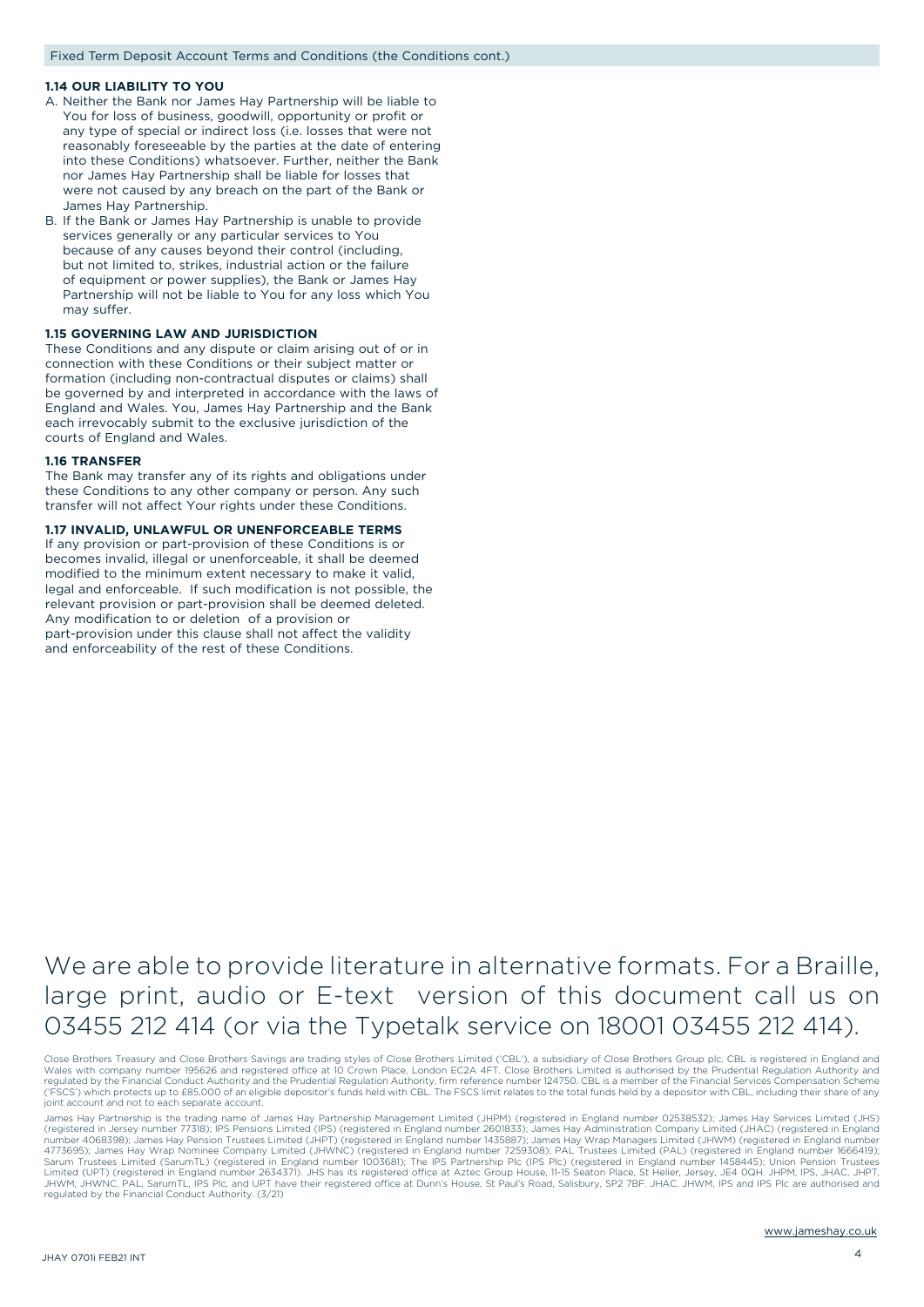

## Financial Services Compensation Scheme (FSCS) Information Sheet and Exclusions List



Protected

## Please retain this FSCS Information Sheet and Exclusions List for your records

## Basic information about the protection of your eligible deposits

| Eligible deposits in Close Brothers<br>Limited are protected by:                          | The Financial Services Compensation Scheme ("FSCS") <sup>1</sup>                                                                                                                         |
|-------------------------------------------------------------------------------------------|------------------------------------------------------------------------------------------------------------------------------------------------------------------------------------------|
| Limit of protection:                                                                      | £85,000 per depositor per bank / building society / credit union <sup>2</sup>                                                                                                            |
|                                                                                           | The following trading names are part of your bank/building society/credit union:                                                                                                         |
|                                                                                           | Close Brothers Treasury and Close Brothers Savings are trading styles of Close Brothers Limited ('CBL'), a subsidiary of<br>Close Brothers Group plc.                                    |
| If you have more eligible deposits at<br>the same bank/building society/<br>credit union: | All your eligible deposits at the same bank / building society / credit union are "aggregated" and the total is subject to<br>the limit of £85,000. <sup>2</sup>                         |
| If you have a joint account with<br>other person(s):                                      | The limit of £85,000 applies to each depositor separately. <sup>3</sup>                                                                                                                  |
| Reimbursement period in case<br>of bank, building society or credit<br>union's failure:   | 20 working days. <sup>4</sup>                                                                                                                                                            |
| Currency of reimbursement:                                                                | Pound sterling (GBP, £).                                                                                                                                                                 |
| <b>To contact Close Brothers</b><br>Limited for enquiries relating to<br>your account:    | FAO: Close Brothers Savings<br><b>Close Brothers Limited</b><br>10 Crown Place<br>London<br>EC2A4FT<br>Tel: 020 3857 3050                                                                |
| To contact the FSCS for further<br>information on compensation:                           | <b>Financial Services Compensation Scheme</b><br>10th Floor Beaufort House<br>15 St Botolph Street<br>London<br>EC3A7OU<br>Tel: 0800 678 1100 or 020 7741 4100<br>Email: ICT@fscs.org.uk |
| More information:                                                                         | https://www.fscs.org.uk                                                                                                                                                                  |

## Additional information

### 1 Scheme responsible for the protection of your deposit

Your eligible deposit is covered by a statutory Deposit Guarantee Scheme. If insolvency of your bank, building society or credit union should occur, your eligible deposits would be repaid up to £85,000 by the Deposit Guarantee Scheme.

### 2 General limit of protection

If a covered deposit is unavailable because a bank, building society or credit union is unable to meet its financial obligations, depositors are repaid by a Deposit Guarantee Scheme. This repayment covers at maximum £85,000 per bank, building society or credit union. This means that all eligible deposits at the same bank, building society or credit union are added up in order to determine the coverage level. If, for instance a depositor holds a savings account with £80,000 and a current account with £20,000, he or she will only be repaid £85,000.

This method will also be applied if a bank, building society or credit union operates under different trading names. Close Brothers Limited also trades under Close Brothers Treasury and Close Brothers Savings. This means that all eligible deposits with one or more of these trading names are in total covered up to £85,000.